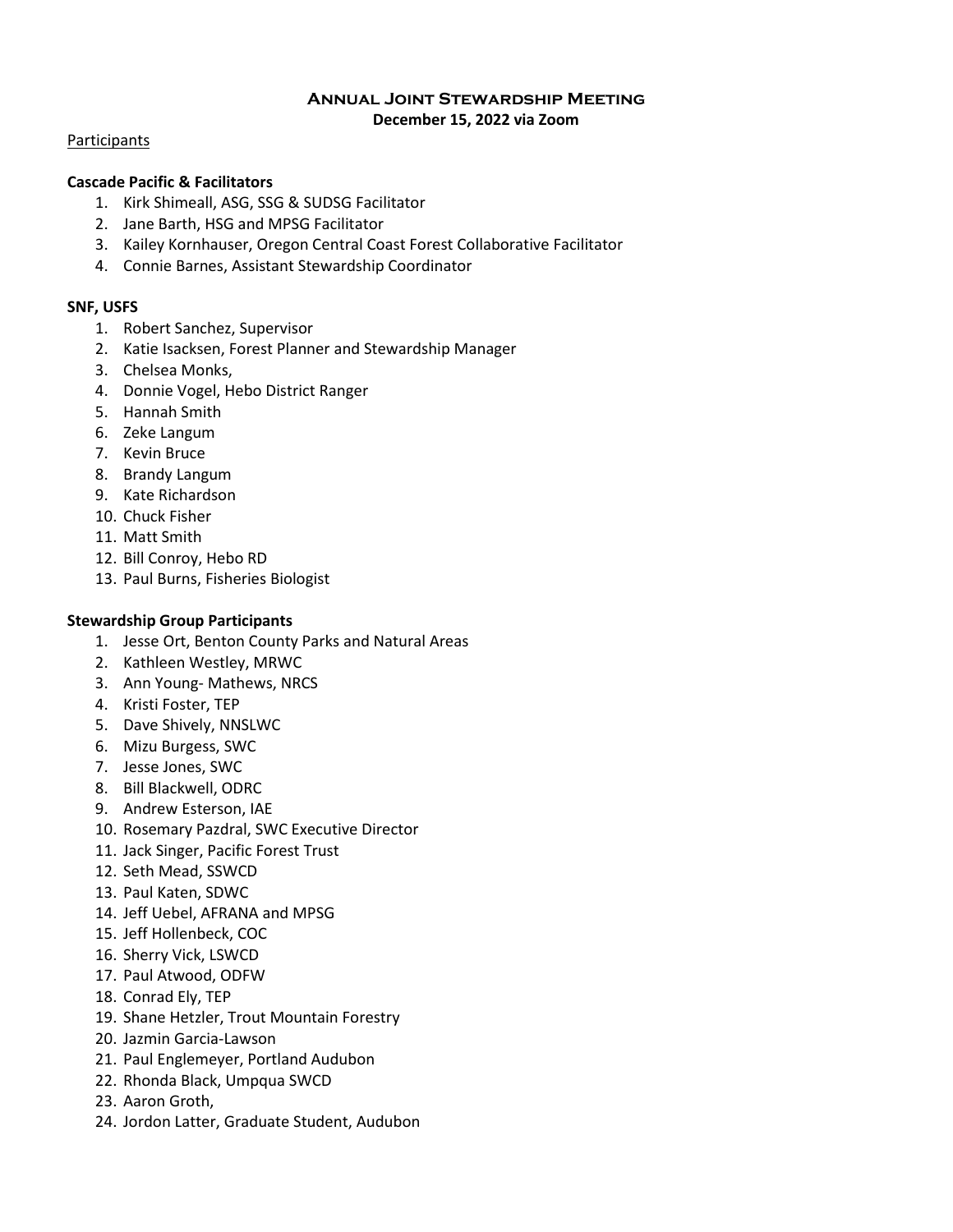# **Meeting Notes**

# **I. Welcome Session**

The meeting opening with remarks from Forest Supervisor Robert Sanchez. A few highlights were:

- Thank you to stewardship groups for their good work over many years
- Increase in USFS time on stewardship work as more projects and more complex projects are proposed with the increased retained receipts that have been created past few years
- 3 buckets of work/funding
- Changes in/restrictions on how can use certain "colors" of funds
- Employee turnover and constraints on filling positions

# **II. Stewardship Program and Funding Process Overview**

Stewardship Program Lead, Katie Isacksen gave an overview of the Siuslaw National Forest's current stewardship program structure and processes. Topics she covered included:

- Stewardship Board structure, membership, responsibilities
- Level of funding commitment anticipated into future
- Staff capacity issues related to stewardship fund cycle
- NEPA and Categorical Exclusions approach overview with more details to follow in Section 106 and Aquatics sections later in meeting

Katie also explained changes to the Coast Range Stewardship Fund Application Form and Timeline such as:

- Funding allocation: Set amount of funding available for off-forest projects rather than determining by annual retained receipts. Setting amount at \$400,000 with possibility of adding more funds at the end of a year if receipts are higher than anticipated.
- Approach: Pre-application now a firm Y/N to proceed point; assessing readiness; need well-developed project as no longer able to develop as gather input during the funding cycle; reassurance to applicants that if not ready this year can apply next year
- January 31<sup>st</sup> is pre-application deadline so project proponents need to present ideas to their stewardship group during January meetings
- Stewardship Board wants to bring back engagement with stewardship groups on on-forest retained receipts projects. They will be coming out with their list in the spring.

More information can be found in her [PowerPoint slides.](http://www.cascadepacificstewardship.org/home/cps/smartlist_41/smartlist_41/meetings-publications.html/smartlist_41/smartlist_41/meetings-publications.html)

Her presentation was followed by a Q&A session.

Q: What is the best time of year for site visits to complex project sites with USFS specialists?

A: Advised to request a site visit as early as possible in project development work. This can be any time of year with summer being the most difficult due to fire season. Advised to think about a 2-year timeframe for developing complex projects.

Q: Paul Engelmeyer stated his request for a site visit to Poole Creek.

A: Advised to contact Katie to determine if the site meets Wyden criteria to then proceed to project development.

Q: In the past there were some conversations about using retained receipts to purchase small inholdings. This approach would help reduce fragmentation and secure blocks of habitat. Is that something that would be possible now?

A: Robert commented that he sees the stewardship groups as a place where discussion on how the USFS should invest across the landscape can take place.

Q: Could retained receipts be used to close roads in sensitive areas?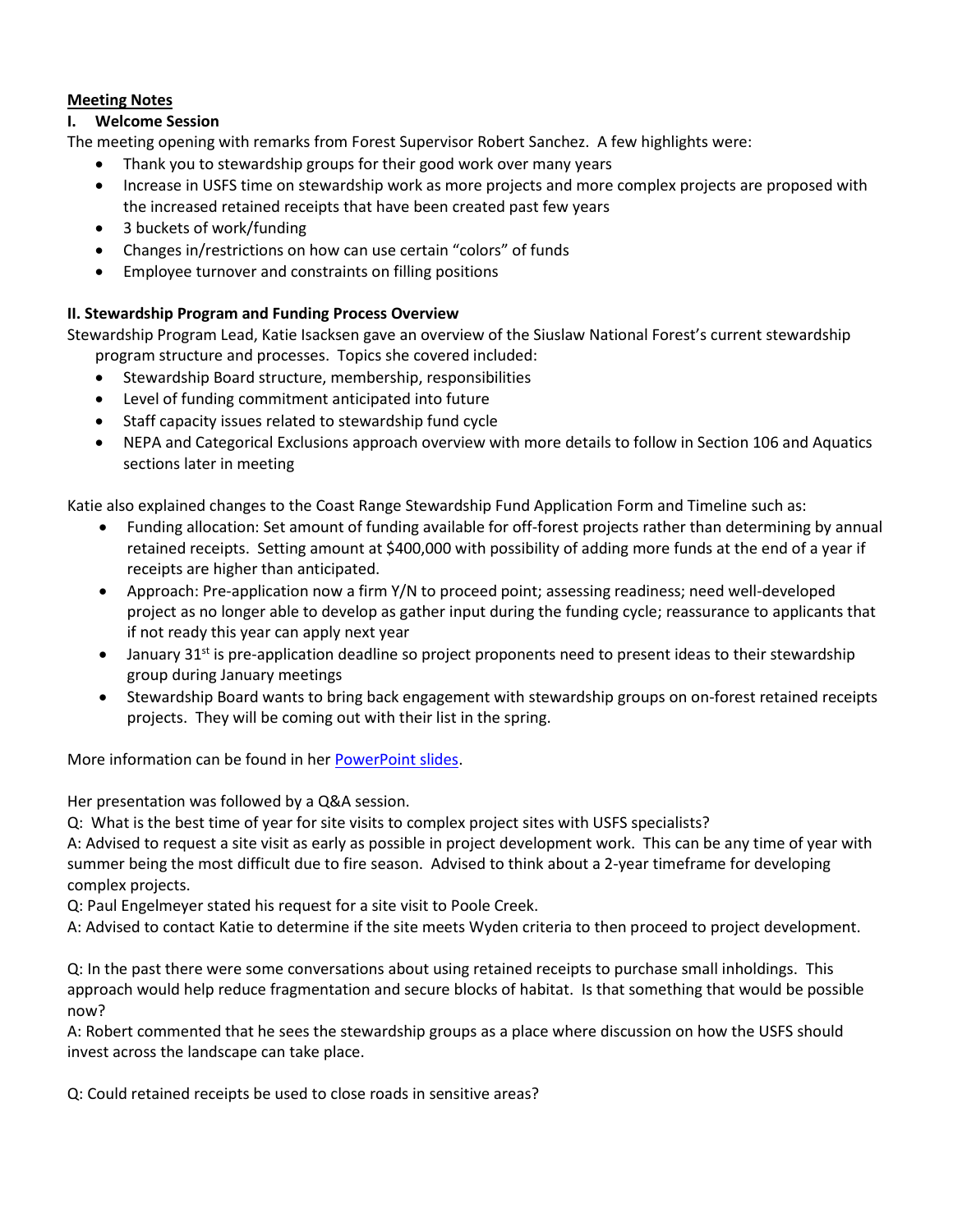A: Retained receipts have been used for that purpose on forest. Can contact the USFS to suggest road closures. There wasn't a response about closing off-forest roads with this funding.

# **III. Section 106 and SHPO**

Kevin Bruce presented on Section 106 requirements and funding. He gave tips for applicants then answered questions. Details can be found in [his PowerPoint slides](http://www.cascadepacificstewardship.org/home/cps/smartlist_41/smartlist_41/meetings-publications.html/smartlist_41/smartlist_41/meetings-publications.html) . A couple key points:

- If a project is likely to have adverse effects and need mitigation the USFS likely would not want to proceed with funding the project. The USFS can only take on 2-3 complete Section 106 evaluations each year.
- When consultants do Section 106 work with the funds in a pot at CPRCD, the USFS still must spend time reviewing and signing off on consultants' reports.

Q: If we are retreating sites where we already did large wood placement in the past, would that still trigger Section 106 review?

A: The applicant should explain that the new project is for work in previously-disturbed areas. This would likely result in a "no likely adverse effects" decision. Kevin added that many of the decisions on stewardship projects could be covered in a programmatic agreement but they do not have that legally in place yet. He hopes to have such an agreement in place with SHPO within 2 years.

Q: What needs to be included in the pre-application?

A: Any existing surveys if have them and explanation of past activity at sites.

Q: If we are planting only 2" deep, would that trigger Section 106?

A: The potential for disturbance still must be assessed. Applicant should explain intended work and state prior disturbances of project site to help lead to a "no adverse effects" conclusion.

# **IV. Aquatics**

Brandy Langum reviewed the questions related to aquatics in the Pre-Application and explained how the team would evaluate applications. Some points she made were:

- The team will evaluate whether the project focuses on species that are ESA priority when weighing the comparative benefits of aquatics projects.
- They want projects to be using the right tools to get goals met. Applications should explain what the goals are, how you plan to meet them and what issues/challenges you may be facing to develop the project. Include at minimum a 30% concept plan in pre-application. This information will help the specialists know if/how they can assist in project design.
- Their goal is to limit the amount of back and forth with applicants during the funding decision process.
- The Stream Simulation Design Manual must be followed. A link to it is included in the pre-application.
- Applicants should state clearly what portion of the overall project is to be funded by retained receipts.

Q: Will the USFS require a stamp if county is not requiring one? A: Possibly. The USFS is most interested in structures.

# **V. Wrap Up Discussion**

Q: There was no presentation on wildlife consultation? Are there any changes in that arena?

A: No changes yet. Some "candidate" species on the SNF may add to their workload and impact project applications if/when they get "listed."

A: The mitigation measures appendix was included in the application packet to provide information related to wildlife. Applicants are encouraged to look at that as they write proposals.

A: They are very understaffed but are hiring 3 new staff.